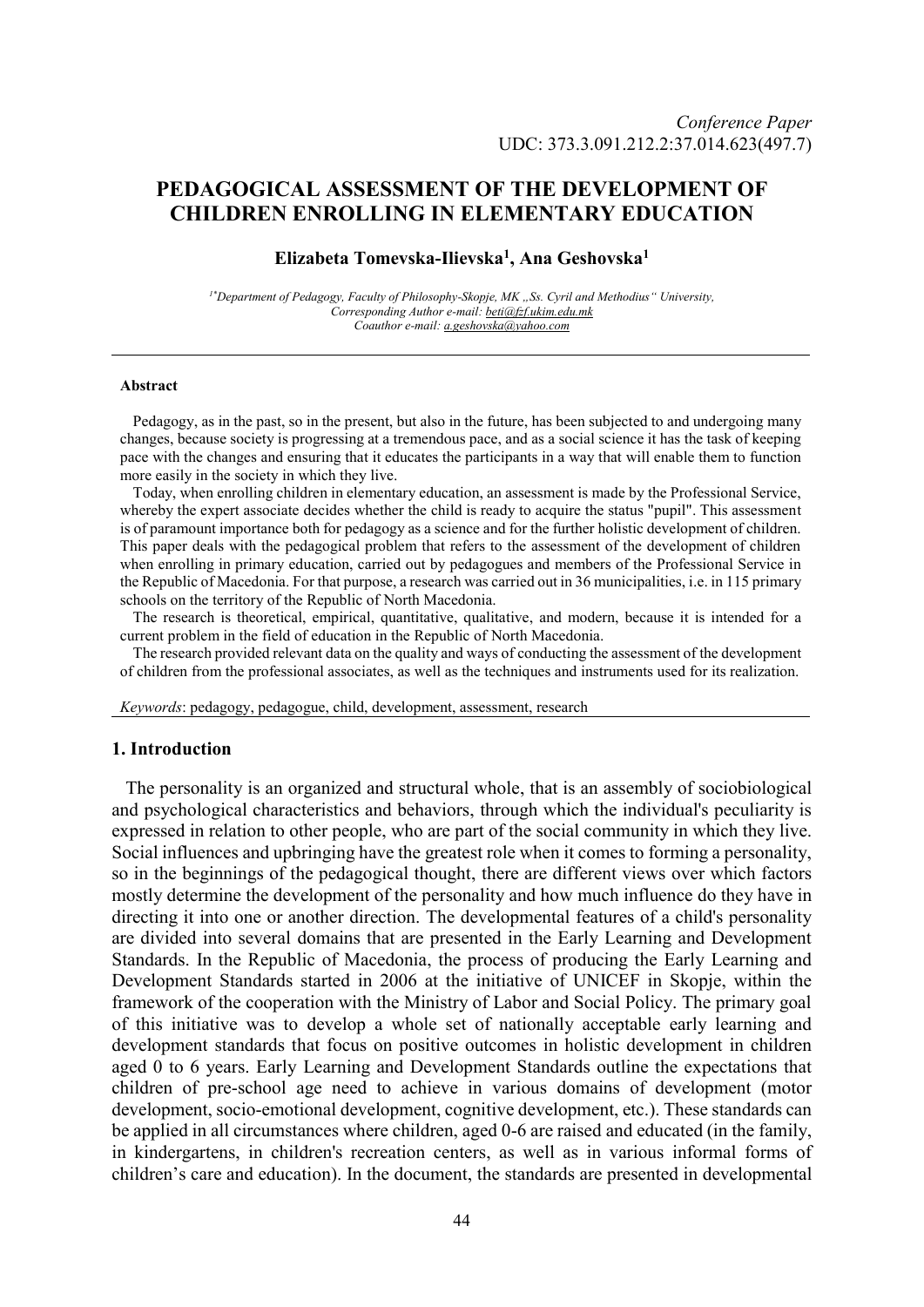domains, but it is necessary to emphasize that the development process and learning in young children does not take place in isolation, but continuously, across all domains. Developmental domains are interconnected, and children learn by upgrading existing knowledge across all domains. Every child, as an individual, develops and shapes at its own pace, but in spite of individuality, he/she must / should meet the standards that are characteristic for each age group and which greatly point to the further development of his/her personality. The pedagogical assessment, when enrolling children in elementary education, addresses exactly the level of development in children, i.e. the fulfillment of the criteria laid down in the Early Learning and Development Standards. In this assessment, the pedagogue plays a key role, who, using his competencies and knowledge, assesses and evaluates whether the child who is assessed is ready to engage in primary education and to acquire the status of a student. The holistic development of children is of great importance for the quality of their future life, so the pedagogue, as a member of the school's professional service, is obliged to assess and observe the levels of development of the language skills, the development of the motor skills and the development of socio-emotional skills.

## **2. Body of Manuscript**

## **2.1. Subject of the research**

The subject of this research is focused on a current and contemporary problem within the framework of upbringing and education. Namely, this is an analysis of the process of assessing children's readiness for inclusion in primary education, with all the significance of that process, given the fact that this is an initial inclusion in the organized educational system. In this context, the appropriate assessment is a prerequisite not only for a successful start but also for the overall further educational development of students. Moreover, the first experiences, irrespective of their predicess, significantly influence the further views on organized learning in general.

### **2.2. Purpose and nature of the research**

The purpose of this research is to examine the pedagogical and methodological bases of the assessment of the development of children enrolling in primary school in the Republic of Macedonia.

According to its character, this research has the following characteristics: theoretical, empirical, quantitative, qualitative, contemporary. It's theoretical because it is supported by theory and is directed to solving an essential question in terms of pedagogy. It is empirical because the problem is studied by way of direct experience (data collection and facts on the field). It is quantitative because the research uses techniques and instruments of quantitative character (use of precise methods, filling out a questionnaire). It is qualitative because techniques and instruments of a qualitative character are used (more natural, subjective research techniques are used). It is contemporary because it is intended for a current problem in the field of education in the Republic of Macedonia. From the complexity of the problem being investigated, it can be concluded that the research is a combination of a qualitative and quantitative approach.

# **2.3. Tasks of the research**

Tasks move within the set objective of the research, which is complex and specificized through research tasks of a diverse nature. Tasks are grouped according to the envisaged action steps taken in the research.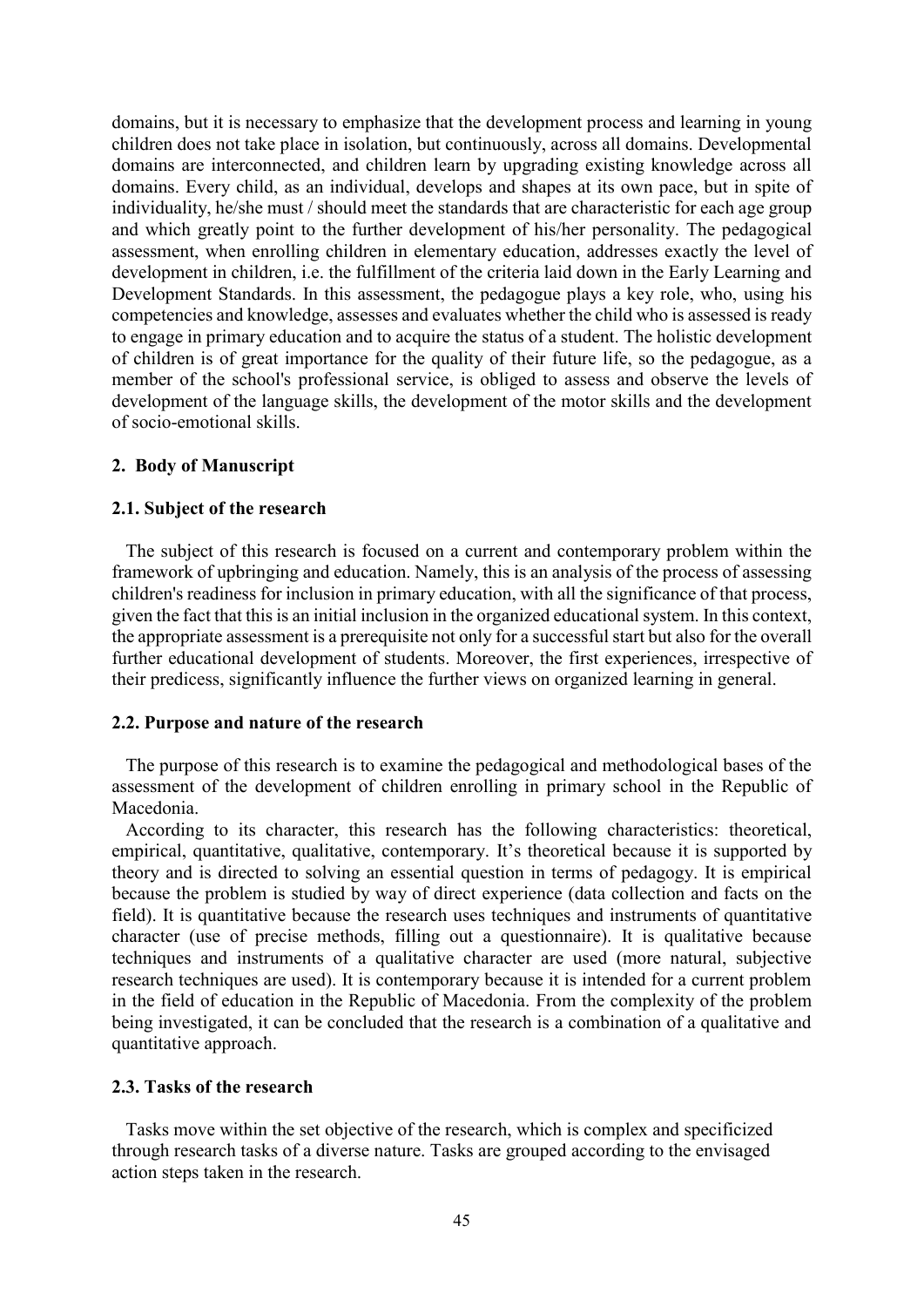The research clearly identified the following tasks:

- 1. Analysis of the pedagogical component of the legal bases.
- 2. Examination of the methodological approach of the relevant pedagogical aspects in the process of enrolling children in primary school.
- 3. Examination of the importance of pre-school education as a prerequisite for strengthening the educational status of children in the year prior to enrolling in primary school.
- 4. Analysis of the work of the pedagogue in the process of assessment of the developmental status of the children enrolled in the first grade.

# **2.4. Hypotheses**

General hypothesis:

Xo - The pedagogical - methodological system for assessing the development of children for starting primary school in the Republic of Macedonia is consistent.

Specific hypotheses:

- 1. The legal provisions for enrolling children in primary school are compatible with the pedagogical requirements.
- 2. Most of the expert associates when conducting the assessment prefer an individual approach with the child, in the presence of a parent.
- 3. The number of children attending pre-school institutions in the year prior to enrollment in school is significantly higher compared to those who do not attend.
- 4. There is a need for the pedagogue to be a compulsory member of the Commission for assessment of the developmental status of children enrolled in the first grade.
- 5. Professional associates believe that introducing a game is necessary when assessing the developmental status of children enrolled in the first grade.
- 6. Most of the expert associates think that preschools positively influence the overall development of the child.

# **2.5. Variables of the research**

Independent variables in this research are:

- 1. The way of carrying out the assessment.
- 2. The use of game activities.

The dependent variables in this research are:

- 1. The views of the respondents regarding the ways of conducting the assessment of the developmental status of children for enrollment in primary education. The views and opinions of the responde
- 2. nts regarding the use of playing activities in the implementation of the assessment of the developmental status of children for enrollment in primary education.

# **2.6. Methods, techniques and instruments of the research**

In this research, a number of scientific methods were used to obtain relevant scientific knowledge: content and structural analysis, synthesis, description, deduction, induction,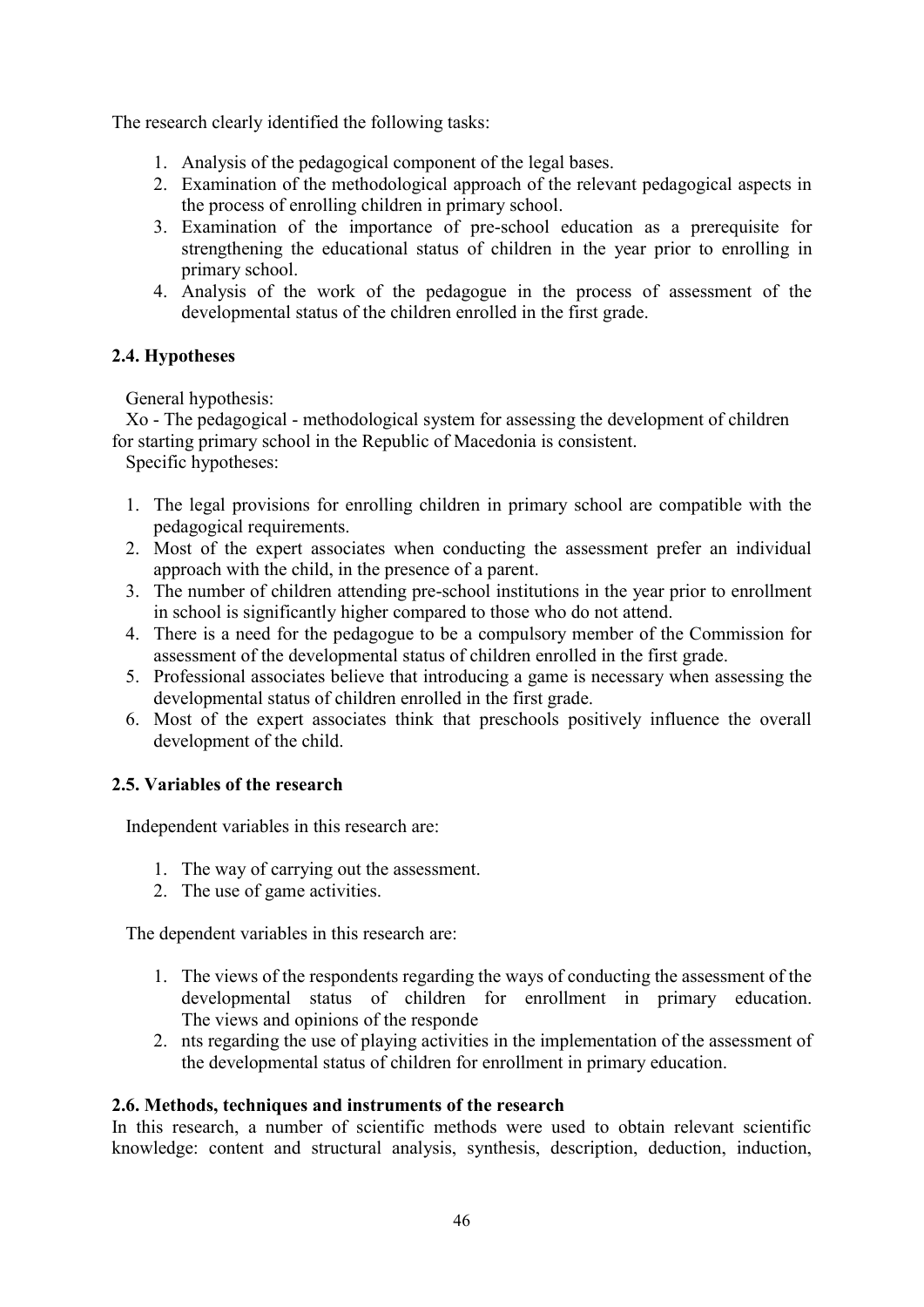generalization. The research is characterized by qualitative and quantitative characteristics and according to the tasks set, the following techniques have been applied:

- 1. Technique of survey and scaling, intended for pedagogues from primary schools covered by the sample of the survey.
- 2. Technique of analysis of relevant legal and pedagogical documentation, intended for analysis of the Law on Primary Education and Upbringing, by-laws and rulebooks in the area of primary education, attitude towards enrollment of children in primary school and analysis of the existing techniques and instruments which are used in assessing the development status of children enrolled in the first grade.

The application of these techniques was carried out with the following research instruments: Questionnaire for examining the views about the work of pedagogues in the process of enrollment of children in the first grade.

The questions in the questionnaire are of qualitative and quantitative character (open type, closed type, combination of open and closed type and part in the form of scales of assessment). They consist of two parts:

• Part I - General data

• Part II - The views and opinions of the pedagogues for the process of assessing the development status of children enrolled in primary school.

The first part consists of 9 questions, of which 7 are open type and 2 are of closed type, and the second part consists of 13 questions, out of which 5 are open type questions, 2 are closed type, 6 combinations of open and closed type, of which 2 are in the form of scaling. When it comes to the first part, the first two questions refer to the name of the school and the municipality in which it is located. The third question relates to whether the school is central or regional, the fourth question refers to the work experience of the person who completes the questionnaire, and the fifth question relates to the level of education of the person who completes the questionnaire (higher education, master of science or PhD). The questions with numbers 6, 7, 8 and 9 (contact telephone, e-mail address of the school, e-mail address of the person who completes the questionnaire and the website of the school) are actually questions that were given for the purpose of further cooperation and clarifying the obscurity regarding the answers that the respondents (pedagogues) gave in the questionnaire. In the second part of the questionnaire, the first question relates to the ways in which the school informs parents / guardians about starting the process of enrolling children in primary school. The second question concerns the type of meetings that the school is practicing (individual or joint). The third questions concern the preparation of the school for enrollment of children (in the form of scaling and two places for supplementing, arrangement of the common premises in the school, arrangement of the premise in which the assessment will be carried out, providing materials for drawing and writing, providing toys, providing didactic materials, selection of recording instruments, etc.). The fourth question in this section refers to the way in which children's readiness is being tested in relation to who is attending it, and the fifth question refers to naming the members of the Commission. The sixth question relates to the participation of other members of the Commission (besides the pedagogue) and the way they participate. The seventh question relates to the instruments used in the assessment, and the eighth question to the developmental areas that are covered, when examining the developmental readiness of the children when enrolling in the first grade (name of the area, objectives of the assessment and which instrument is used). The ninth question refers to the use of elements of game during the assessment process and, if practiced, in what way - which games and gaming activities, and the tenth examines the views of the pedagogues towards preschool education. The eleventh question refers to the pre-school attendance rate of children before the last enrollment in the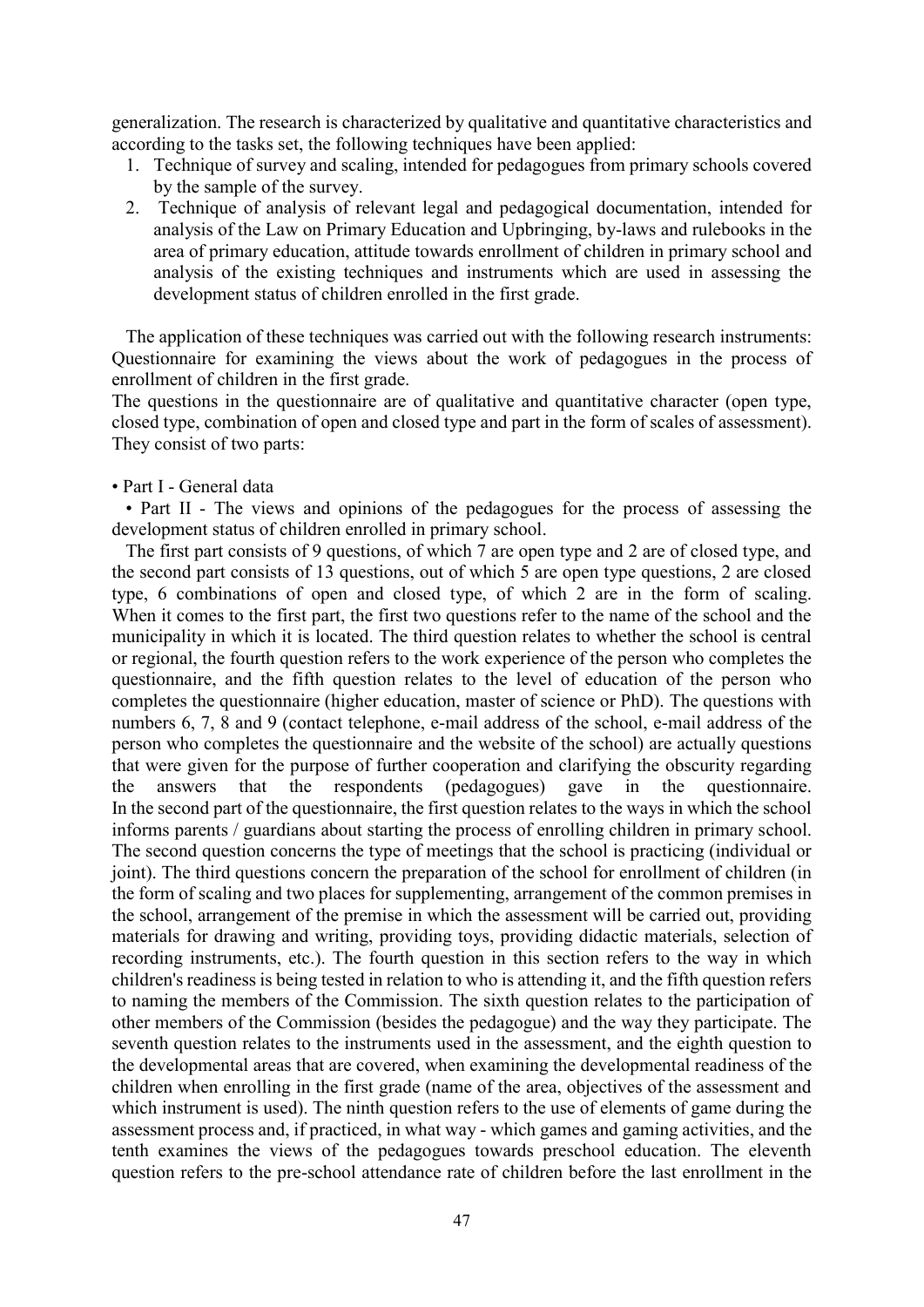school (expressed in percentages), the twelfth question relates to the manner in which the families are informed about the results of the examination, and the thirteenth question refers to suggestions for improving the quality to examine the readiness of children to enroll in primary school.

### **2.7. Guidelines for enrolling first-graders in the academic year 2007/2008**

In 2007, each teacher in the Republic of Macedonia was instructed by the Commission in the Bureau for the Development of Education and provided guidance for enrolling the first graders in the academic year 2007/2008. From 2007 to the present day, the same guidelines are used, but pedagogues have the freedom to add something of their own, i.e. to conduct them in their own way.

Guidelines for enrolling first-graders in the academic year 2007/2008 (Bureau for Development of Education, 2007):

In the next school year (2007/2008), students will enroll in the first grade, who will be seven years old by the end of the calendar year (in the first grade with innovative curricula for eight years' primary education), as well as students, who until the end of the calendar year will be six years old (in the first grade with new curricula for nine years' primary education).

Bearing in mind that in the past two decades the future first graders in schools were tested with an outdated and overcome pedagogical test, the results were rarely used to classify students in classes, and the very way of testing was often perceived as uncomfortable by children. Therefore, we are committed to a different way of enrolling first-graders.

The students who in this school year are in the compulsory preparatory year are monitored by their educators during the whole school year, and they, in their dossier, mark their insights on the development and progress of each student (by completing the indicators and recording achievements that are characteristic of that student only). At the end of the school year, the educator should present in the "pocket" of the Dossier material evidence of the student's development and achievements (eg drawings, statements, picture books made by the student, observation lists of research activities, etc.) and inform the parents for the progress of their child, using material evidence from the beginning of the school year and comparing them with material evidence and perceptions at the end of the school year. By enrolling the student in the first grade, the educator, together with the material evidence, submits the completed Dossier (which, of course, he is obliged to do according to the legal regulation for the descriptive assessment of the students) to the Professional Service and to the departmental teacher, help him to see the initial state of each of them. Hence, it is pointless to test the children who will be included in the first grade in the new school year in the eight-year primary education. It is enough to get to know the future first-grader with the members of the professional service of the school and with some premises in the school itself (if the child followed the preparatory year in kindergarten rooms).

In the first grade in the nine-year primary education, will enroll students who will be six years old by the end of the calendar year. When enrolling in the first grade, the parent (or both parents) and the child should come to the school, bringing the necessary documents for enrollment. The school should determine and provide in advance a separate room for observation and conversation with the child, and in which it is good to have several picture books, toys, paper sheets, and wooden crayons, and other didactic material from the preparatory year room (which can be used for this purpose, if it is free). On the day of enrollment, the Professional Service should receive basic information about the child and the parents, so the parents will be given a form (offered in addition to this material) to fill in, or it will be filled out by someone from the Professional Service if the parent is illiterate. The representatives of the Professional Service, one of the educators from the preparatory year or the departmental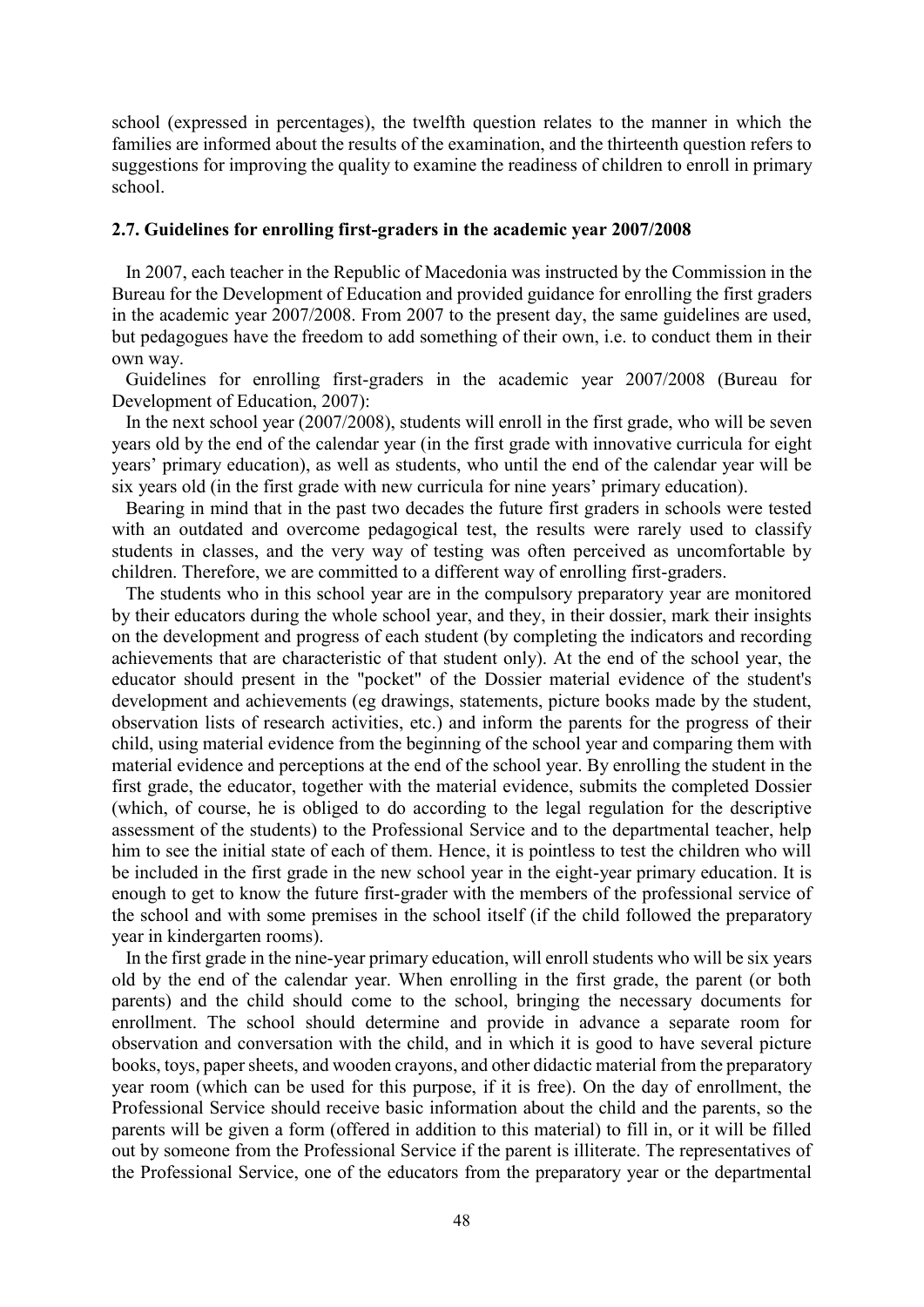teacher and the group, consisting of three to five children, together with their parents, are referred to the pre-determined room for enrollment. The commission from the school monitors the children, conducts a conversation with them, and records their remarks. In doing so, special attention is paid to the following: for example, how the child behaves in the new environment (whether walking around the room and walking freely with the toys, whether it goes straight to the parent); how it behaves toward other children (approaches them, talks to them, takes their toys, gives them toys, etc.); how he/she relates to his/her parents (is constantly with them, asks them, asks for support from them, ignores them, etc.); regarding unfamiliar persons, in this case they are the members of the Commission (does not answer questions, communicates freely, etc.); how the parents behave towards the child (suggesting answers, constantly jumping on his/her behavior, following the child only visually, etc.). The members of the Commission (each of them separately) talk to the children to get specific information from each child separately, and especially to see what the child's speech is like (whether he/she correctly pronounces all voices, stutters, whether he/she correctly assembles the sentence, whether he/she answers in more words or just with "yes" and / or "no" etc). The conversation with the child can be lead on different topics: what interests him/her most, which toys are his/her favorites, favorite games, with whom he/she most likes to hang out and play, what he/she likes to watch on TV the most, what he/she does in the course of the day, where his/her grandparents live, where he/she wants to go for a walk, whether he/she has traveled elsewhere and with what and etc. Observations and conversations should last up to 30 minutes.

After the interviews and the observation of the children, the members of the Commission from the school give each other their opinions, remarks and suggestions, and if they have a common opinion on a particular problem, they agree for one of them to talk with the parents and give them concrete directions for improving the the situation (eg. during the summer period, the child will be taken to a speech therapist for impaired speech, etc.). The perceived characteristics in the behavior of the child will be transferred to the pre-school teacher or the class teacher in whose class the student will be, to monitor this phenomenon at the beginning of the year.

After all students are enrolled, they are grouped in different classes, and the educational work will be carried out in premises with equipment that is appropriate for the students' developmental opportunities. If the school does not have enough space for the enrollment of all students, the principal will ensure their inclusion in the premises of the nearest public kindergarten, in cooperation with the relevant representatives of the local self-government.

#### **3. Conclusions**

There has always been an intention to build an efficient and effective educational system with a good and strong foundation. For that purpose, the experts in the field of education are looking for a better quality model that will provide quality primary education.

A very important segment for the beginning of the educational process is the assessment of the development of the children performed by the pedagogues.

The research on the pedagogical assessment of the development of children for enrollment in primary education was conducted in 36 municipalities located on the territory of the Republic of North Macedonia and encompassing 115 central primary schools. If we take into consideration that the survey covered all regions of the Republic of Macedonia, it can be concluded that the sample that participated was representative both qualitatively and quantitatively.

This paper is completely focused on analyzing the way in which the pedagogical assessment of the development of children enrolling in primary education is carried out, with a special emphasis on the methodological approach of the relevant pedagogical aspects, the legal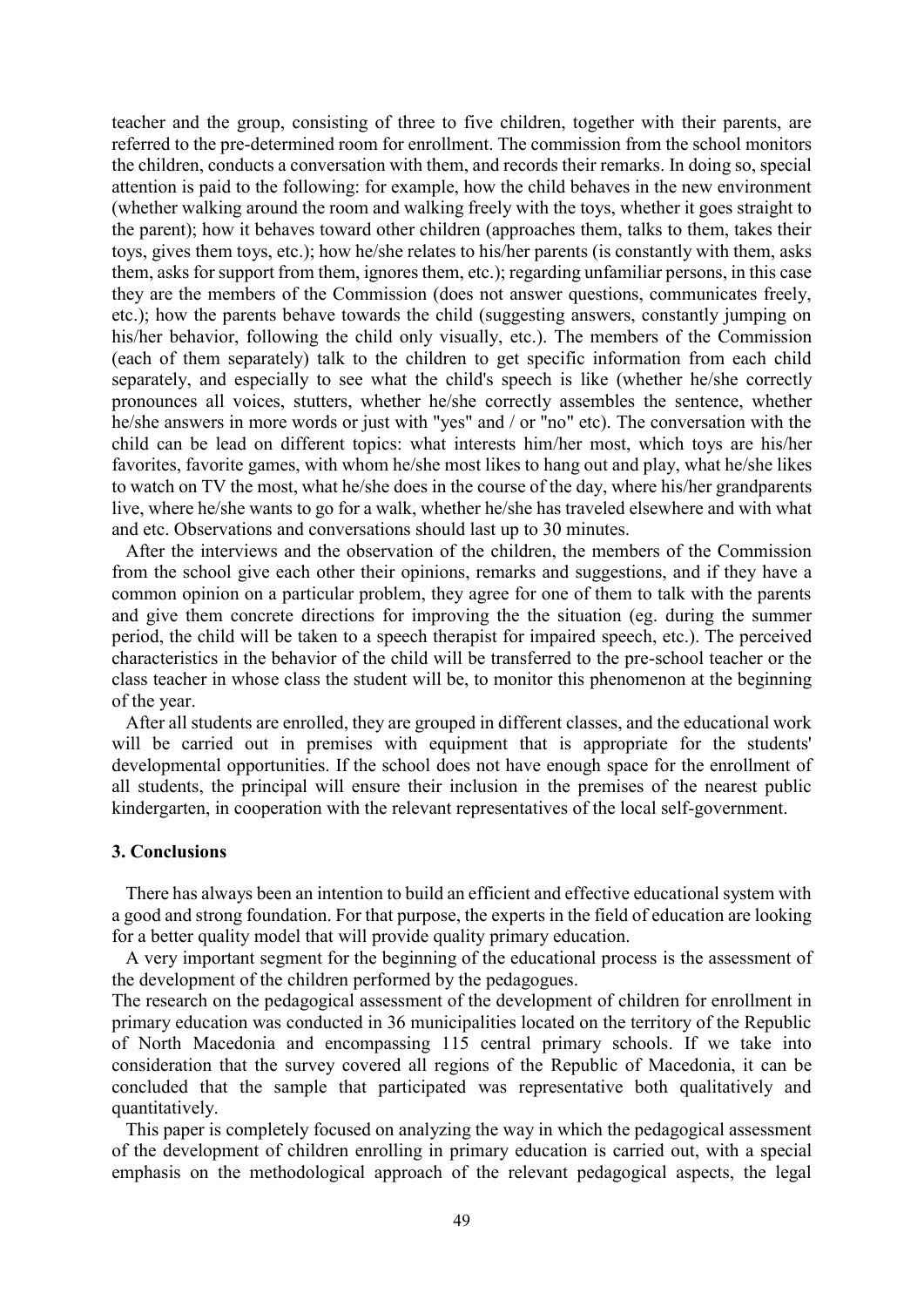regulations, the role of the pedagogue and the role of pre-school education. The main goal of this paper was to examine the pedagogical and methodological bases of the assessment of the development of children enrolling in primary school in the Republic of North Macedonia.

In order to obtain a complete picture of the pedagogical assessment, in addition to the pedagogical - methodological bases of the assessment, the pedagogical component of the legal bases was analyzed, more specifically, the fourth part of the Law on Primary Education, which prescribes most of the laws, by-laws and regulations relevant to this problematic. The importance of pre-school education, as well as the specific role of the pedagogue in the realization of the assessment also found their place in this research.

The main / general hypothesis "The pedagogical-methodological system for assessing the development of children for starting primary school in the Republic of North Macedonia is consistent" was examined and partially confirmed through empirical research, conducted in 115 schools, located in 36 municipalities on the territory of the Republic Macedonia. It is partially verified, because during the processing of the data obtained from the research it became clear that some of the pedagogues are using outdated pedagogical-methodological documentation, which, although in large part coincides with the contemporary one, has parts that deviate. The so-called test for examining the pre-knowledge of children when enrolling in the first grade has typographical and grammatical errors regarding the formulation of the questions, was made at least a decade ago, and is composed according to the developmental characteristics of children aged 6 and 7 (in that period Republic of North Macedonia had eight years of primary education and education in which children went to school with full 6 years and 7 months or 7 years. In the school year 2007/2008, nine years of primary education were introduced, and with it a number of reforms and, among other things, the removal of such tests from use). To each question on the test, there are points that eventually sum up and depending on the result, the child is placed in a particular group, and the grouping of the groups (especially the latter) is inappropriate. In the test itself, the second point is titled – Pre-Knowledge from Ins, and the Ins (Introduction to Nature and Society) as a teaching subject does not exist since long ago. Hence, although most of the respondents are using modern pedagogical and methodological documentation, one can not ignore the fact that there are schools in which materials that do not correspond fully are still in use, therefore it is concluded that the general / main hypothesis is partially confirmed.

The first auxiliary / special hypothesis "The legal provisions for enrolling children in primary school are compatible with the pedagogical requirements" is partially confirmed by the results obtained from the research. According to the answers of the respondents, they respect all the legal provisions prescribed in the Law on Primary Education, except for the members of the Commission. Although the pedagogue is a constant member of the Commission, there are schools in which they themselves conducts the assessment of the developmental status of children.

The second auxiliary / special hypothesis "Most professional associates when conducting the assessment prefer an individual approach with the child in the presence of a parent" is confirmed through the answers to the questions with the order number 4. (the manner of carrying out the assessment) and 4.a. (why exactly is this way used), from the second part of the questionnaire.

The third auxiliary / special hypothesis "The number of children attending pre-school institutions in the year before enrolling in school is significantly higher compared to those who do not attend", is partially confirmed. After data processing, it can be noted that the percentage of children attending pre-school institutions is, unfortunately, not very high. Although in the larger municipalities the percentage of children attending pre-school institutions is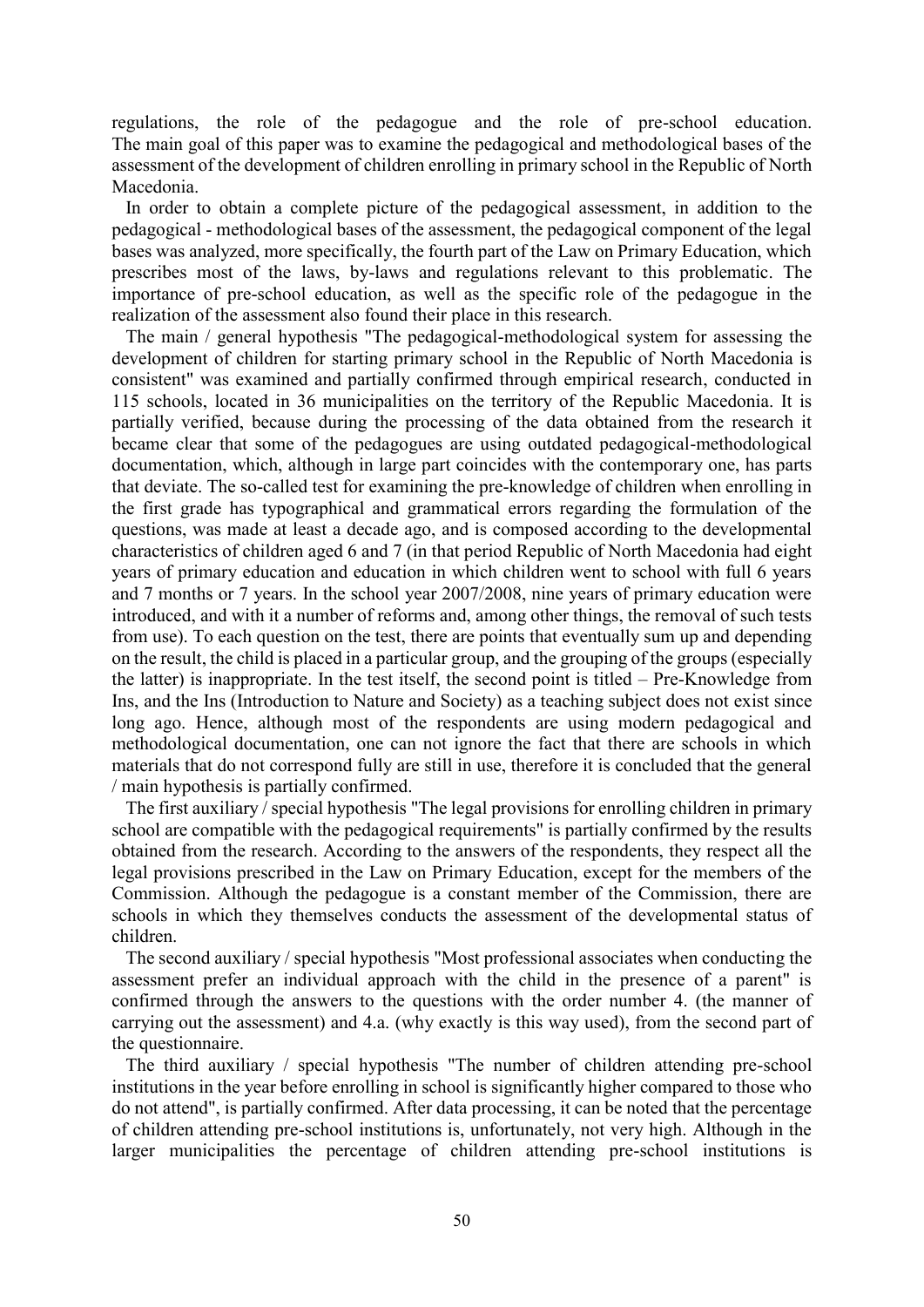considerably larger (45% of the total number), some of the municipalities do not have preschool facilities that children could visit at all.

Further elaboration of the results showed that the fourth auxiliary / special hypothesis "There is a need for the pedagogue to be a compulsory member of the Commission for assessment of the development status of children enrolled in the first grade", is confirmed. Although the principal is the one who establishes the Commission that implements the assessment, the Law on Primary Education stipulates that the Commission must be composed of a teacher or a psychologist and teacher for pre-school education or a departmental teacher. The results obtained from the survey show that the pedagogue is always a member of the Commission (whether or not the psychologist is present) and leads the assessment, while the other members only observe, and in some schools the pedagogue performs the assessment themselves.

Fifth auxiliary / special hypothesis "The professional associates think that the application of a game is necessary in assessing the developmental status of children enrolled in the first grade", is partially confirmed. The results of the survey show that 51% of the respondents use elements of the game when assessing the development status of children when enrolling in primary school.

The sixth auxiliary / special hypothesis "Most of the expert associates think that preschools positively influence the overall development of the child," is confirmed. During the processing of the respondents' responses, it was found that the respondents consider that although preschool education is not obligatory according to the Law, it should become obligatory, at least one year before going to school, despite the concept of nine years of education in Republic of North Macedonia.

The final conclusions indicate that there is a need for revision of the pedagogical methodology used by the pedagogues when implementing the assessment of the development of children for enrollment in primary education, in order to be updated everywhere and be compatible with the developmental features of the children of 5 and 6 years of age, and of course, to keep up with social development.

At the last question, the respondents were asked to give their suggestions for improving the assessment process. The answers are as follows:

- "With the help of experts, prepare one instrument that will be used on the territory of the Republic of North Macedonia."
- "MoES to provide conditions to children from rural areas."
- "More monitoring instruments, didactic materials, and better spatial conditions."
- "Introduce an individual test to determine the maturity and readiness of each child for school."
- "I would like to have at least one training that would address this issue, how to focus more and what to look out for."
- "Less administrative information, and more focus on the child."
- "Incorporate playing activities that will be consistent with the child's interests", etc.

From the above shown answers of the respondents, the conclusion is that a change is needed, both in terms of the pedagogical methodological documentation, and the full process of realization of the assessment. It is important to emphasize that the need for change is not an indicator of the invalidity of the existing modern pedagogical methodological documentation, given that part of the schools located in a rural environment do not have access to a wide range of didactic funds and materials.

It is recommended to pay more attention to the schools located in the rural regions of the Republic of North Macedonia, because all children have the right to a quality upbringing and education. In particular, in terms of the assessment, it is recommended to revise the existing